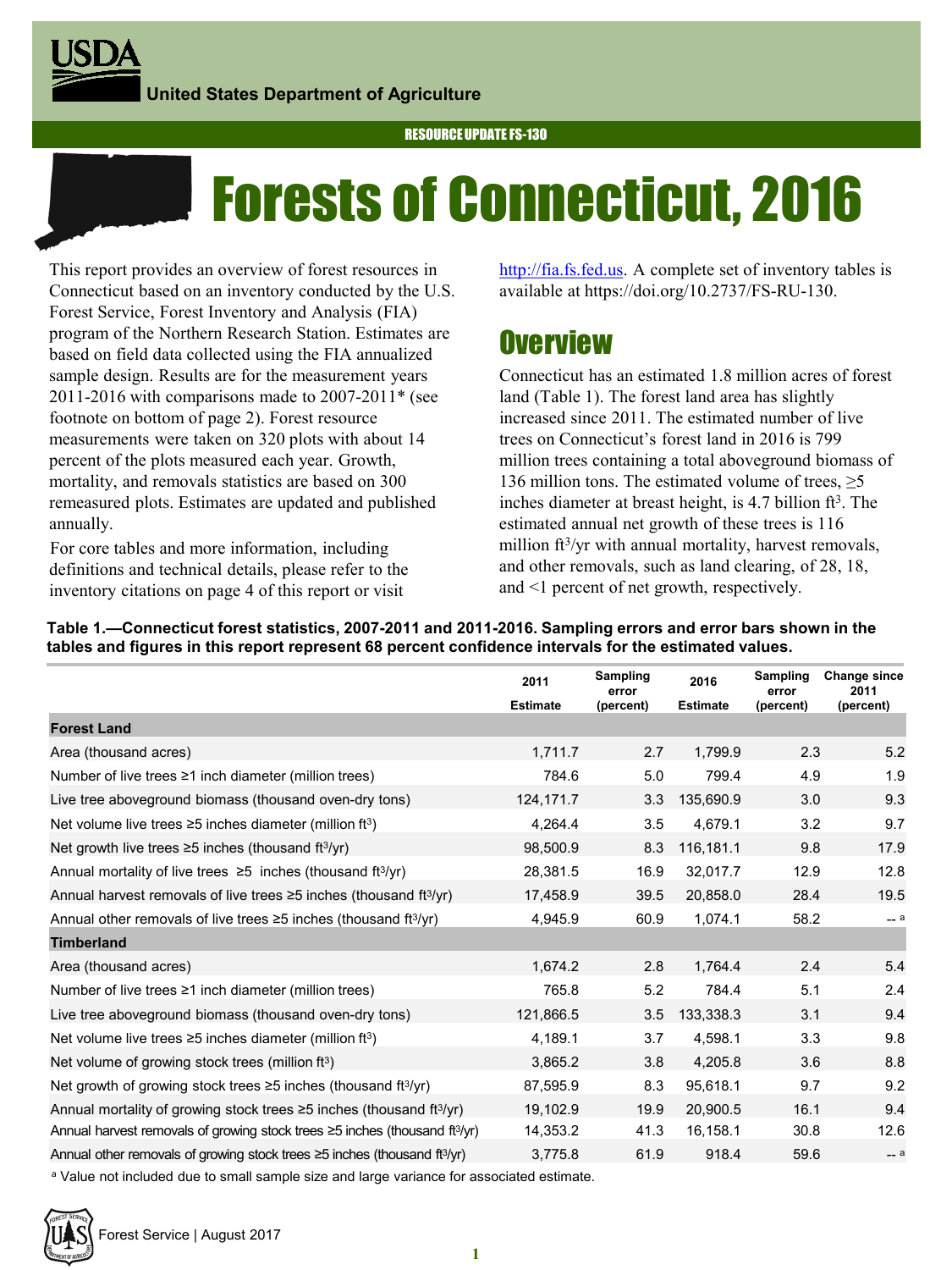## Forest Area

An estimated 58 percent of the land area of Connecticut meets the FIA definition of forest land. This forest land is not evenly distributed across the State (Fig. 1). The distribution is largely determined by development patterns and, to a lesser extent, arable lands. If left alone, most land in the State would naturally revert to forest. Areas along the highly populated Interstate 95 and Interstate 91 corridors have the lowest occurrences of forest land.



**Figure 1.—Forest and other land cover, Connecticut, 2011.**  Source: National Land Cover Database (Jin et al. 2013)

The area of forest land in Connecticut has decreased from an estimated 2.0 million acres of in 1952, the first year FIA started collecting data in the State, to an estimated 1.8 million acres in 2016, the nominal year of the most recent inventory results (Fig. 2). The general decrease from the earliest estimates is presumably due to increased development. The forest land estimates show a slight increase between 2011 and 2016, and FIA will continue to monitor this trend.

There have been relatively few stand-replacing events, such as hurricanes or intensive timber harvesting, over the past few decades and this has resulted in the percentage of the forest land that is in the largest standsize class\*\* steadily increasing (Fig. 3). This has important implications for forest resilience (i.e., the ability of the forests to withstand severe weather events or insect infestations), wildlife habitat, and other ecological functions.



**Figure 2.—Area of forest land and timberland, Connecticut, 1952 to 2016.** 





<sup>\*</sup>One-fifth of the plots were measured annually from 1999 thru 2013 resulting in a complete set of samples for every 5 years of data collection. In 2014, this 5-year cycle was changed to 7 years, wherein 1/7th of the plots are measured annually. The complete set of plots will be retained. All inventory estimates (both current and change) will continue to be based on the most recent measurements and remeasurements taken on these plots.

<sup>\*\*</sup>Small: dominated by trees less than 5.0 inches diameter at breast height (d.b.h.); Medium: dominated by trees 5.0 to 8.9 inches d.b.h. for softwoods and 5.0 to 10.9 inches d.b.h. for hardwoods; Large: dominated by trees ≥9.0 inches for softwoods and 11.0 inches d.b.h. for hardwoods.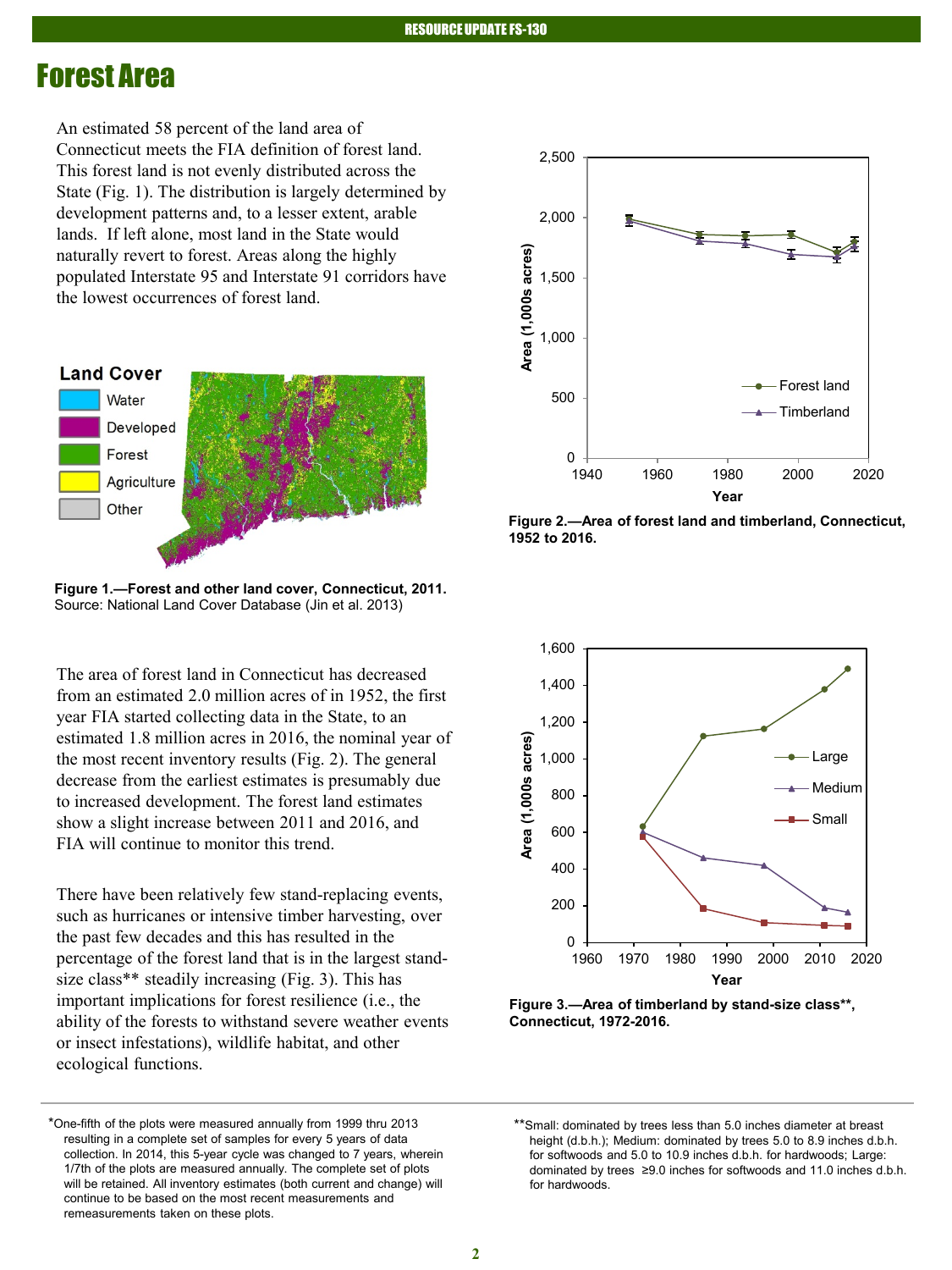## Forest Composition Trends

There are many different ways to characterize the composition of forests; three are presented here: foresttype groups, volume, and numbers of stems. Each provides a somewhat different view of the resource and there are many other potential metrics that can be examined.

Forest-type groups are amalgamations of forest types which are based on the plurality of trees within the plot/condition. In Connecticut, oak/hickory is by far the most common forest-type group, representing 70 percent of the State's forest land (Fig. 4). In Connecticut, this group is indeed dominated by oaks— northern red, black, white, and scarlet oaks in particular—but it also includes substantial amounts of red maple, sweet birch, white ash, hemlock, and beech.

The forests of Connecticut contain a wide variety of tree species, with 58 species observed on the FIA plots inventoried between 2011 and 2016. In terms of total volume (Table 2) and number of trees (Fig. 5), red maple is the most common tree in the State. This species accounts for an estimated 21 percent of the volume and 25 percent of the number of trees. Ranking of the next most common species varies depending on whether volume or number of trees are examined, but includes a number of oak and birch species, sugar maple, eastern white pine, and eastern hemlock. Collectively, the 10 most common tree species account for 81 percent of the volume of live trees and 75 percent of the number of trees in the State.



**Figure 4.—Area of forest land by forest-type group,** 





| Rank           | <b>Species</b>     | <b>Volume of live</b><br>trees on forest<br>land (million $ft^3$ ) | <b>Sampling</b><br>error $(\%)$ | Change<br>since 2011<br>$(\%)$ | <b>Volume of sawtimber</b><br>trees on timberland<br>(million board ft) | Sampling<br>error $(\%)$ | Change<br>since 2011<br>(%) |
|----------------|--------------------|--------------------------------------------------------------------|---------------------------------|--------------------------------|-------------------------------------------------------------------------|--------------------------|-----------------------------|
|                |                    |                                                                    |                                 |                                |                                                                         |                          |                             |
| 1              | Red maple          | 968.5                                                              | 8.0                             | 10.8                           | 2.588.3                                                                 | 10.3                     | 15.2                        |
| 2              | Northern red oak   | 655.5                                                              | 9.7                             | 11.1                           | 2,623.6                                                                 | 10.4                     | 15.2                        |
| 3              | Black oak          | 437.4                                                              | 11.6                            | 17.4                           | 1,867.3                                                                 | 12.8                     | 22.0                        |
| 4              | Sweet birch        | 334.5                                                              | 9.5                             | 8.4                            | 780.3                                                                   | 13.8                     | 9.9                         |
| 5              | Eastern white pine | 326.1                                                              | 18.0                            | 15.9                           | 1.366.0                                                                 | 21.1                     | 17.0                        |
| 6              | White oak          | 276.0                                                              | 10.8                            | $-0.1$                         | 1034                                                                    | 12.5                     | 0.2                         |
| $\overline{7}$ | Eastern hemlock    | 220.4                                                              | 17.8                            | 2.7                            | 629.9                                                                   | 20.3                     | 2.9                         |
| 8              | White ash          | 206.5                                                              | 16.4                            | 4.0                            | 753.8                                                                   | 20.6                     | 0.4                         |
| 9              | Sugar maple        | 197.6                                                              | 15.4                            | 4.7                            | 575.4                                                                   | 20.3                     | 3.9                         |
| 10             | Scarlet oak        | 157.8                                                              | 15.5                            | $-2.5$                         | 601.1                                                                   | 16.2                     | 8.0                         |
|                | Other softwoods    | 38.9                                                               | 36.4                            | 26.7                           | 108.0                                                                   | 51.3                     | 32.8                        |
|                | Other hardwoods    | 859.8                                                              | 8.2                             | 12.0                           | 2,946.6                                                                 | 12.1                     | 16.8                        |
|                | All species        | 4,679.1                                                            | 3.2                             | 9.7                            | 15,874.3                                                                | 4.4                      | 13.0                        |

**Table 2.—Top 10 trees species by volume estimates, Connecticut, 2011-2016**